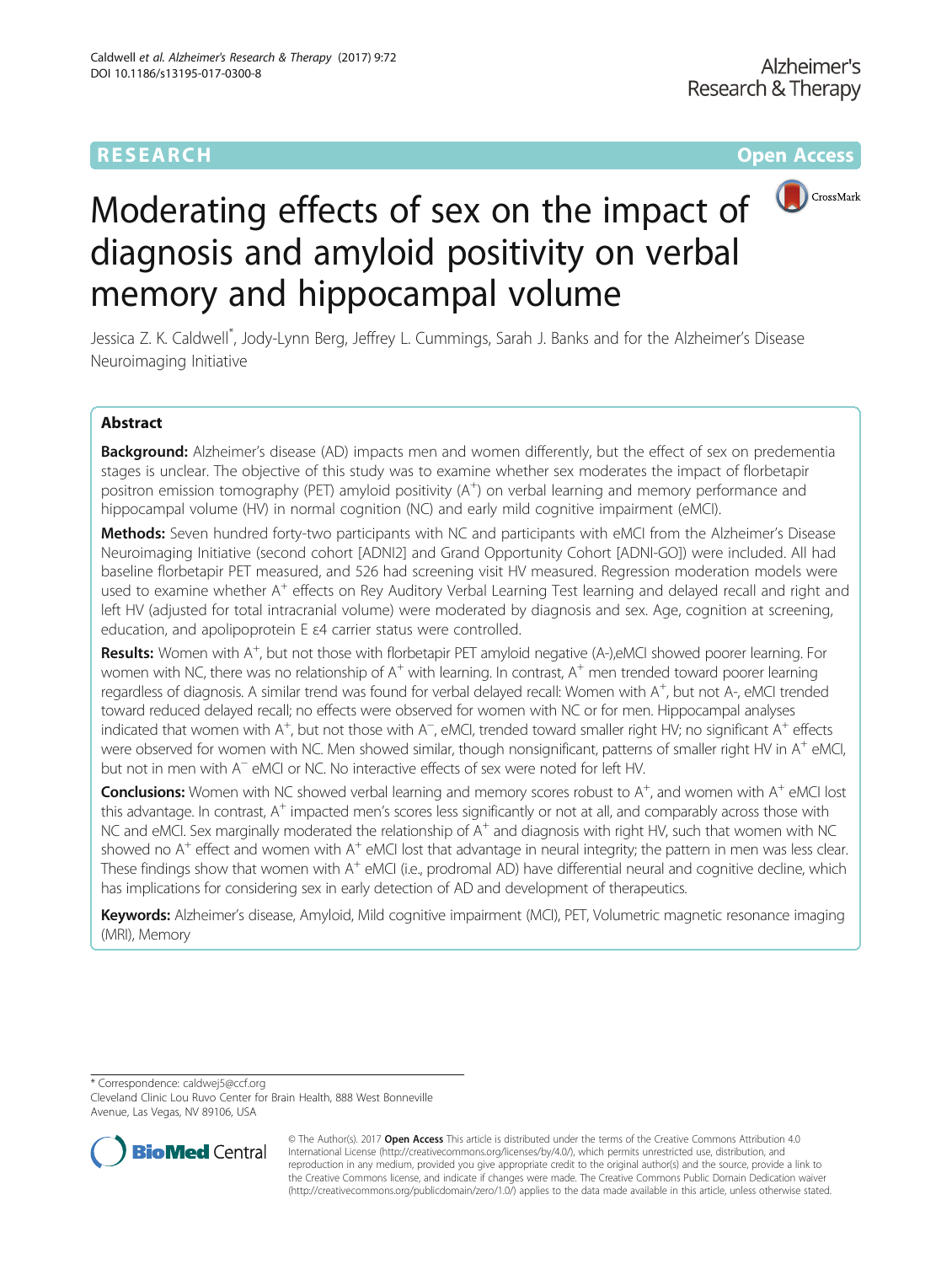# Background

Florbetapir positron emission tomography (PET) amyloid positivity (A<sup>+</sup>) is a biomarker for fibrillar amyloid associated with a high likelihood of progression to Alzheimer's disease (AD) dementia [\[1](#page-8-0)]. β-Amyloid (Aβ) accumulation has been linked to brain atrophy [[1](#page-8-0)–[3](#page-8-0)] and cognitive decline in AD [[1](#page-8-0)–[7](#page-8-0)]. However, findings have been mixed regarding whether and how  $A^+$  relates to cognitive dysfunction or hippocampal volume (HV) across the spectrum of normal cognition (NC), early mild cognitive impairment (eMCI), and AD [\[4](#page-8-0), [8](#page-8-0)–[13\]](#page-8-0).

Some inconsistencies in the extant literature relate to disease stage included and concurrent versus longitudinal assessment of outcomes. For example, on one hand, although  $A^+$  may be detectable in NC, it may not be meaningfully related to concurrent cognition until development of eMCI [\[2](#page-8-0), [14\]](#page-8-0). On the other hand,  $A^+$ may be strongly linked to retrospective longitudinal decline in NC but less predictive of future decline as the disease progresses to eMCI [\[4\]](#page-8-0). Other potentially explanatory factors include differences in sample size, type of Aβ measurement (e.g., binary positivity versus continuous measures of Aβ load), hippocampal segmentation and correction methodology [\[15](#page-8-0)–[17](#page-8-0)], and type of outcome measure employed (e.g., screening measures such as overall scores on the Mini Mental State Examination [MMSE] versus more specific memory measures).

Although traditionally treated as a confound, sex differences in the relationship of  $A^+$  to cognition and HV may also explain conflicting findings. Recent investigations have revealed sex effects on hippocampal atrophy in normal aging, eMCI, and AD, though one study showed this only before controlling for Aβ levels [\[18](#page-8-0)–[20](#page-9-0)]. Researchers have also shown that women's established verbal memory advantage over men [[20](#page-9-0)–[23\]](#page-9-0) appears to function as a form of sex-specific cognitive reserve, affording women equal or better cognitive performance compared with men via compensation despite positive biomarkers for AD, including mild to moderate levels of hippocampal atrophy [[24](#page-9-0)] or fluorodeoxyglucose  $(^{18}F-FDG)$ -PET hypometabolism [\[25\]](#page-9-0). Mechanisms of sex effects on hippocampal atrophy and cognition remain unclear, but as recent reviews and studies suggest, the etiology may include a complex interaction of effects of sex hormones; genetics (e.g., apolipoprotein E ε4 [APOEε4] carrier status); and psychosocial (e.g., differences in stress or coping), demographic (e.g., education), and lifestyle (e.g., exercise, smoking, and alcohol use) factors [[20, 26](#page-9-0)]. Whether sex-specific reserve in cognition is seen in the face of  $A<sup>+</sup>$  remains unclear. It is also unknown whether sex-specific hippocampal reserve exists for women with  $A^+$ .

We examined whether sex moderates the effect of  $A^+$ on verbal learning and memory and HV in individuals with NC and eMCI. We hypothesized that sex would moderate the relationship of  $A<sup>+</sup>$  and diagnosis with cognition such that women with NC would show a memoryrelated advantage over men that persists despite  $A^+$  and that women with eMCI would lose that advantage. We further hypothesized that sex would moderate the relationship of  $A^+$  and diagnosis with HV such that women with women with  $A^+$  and NC would show a neural robustness in hippocampal integrity but that women with eMCI would lose that advantage.

# **Methods**

# **Participants**

The Alzheimer's Disease Neuroimaging Initiative (ADNI) is a longitudinal, multisite AD biomarker study [\(www.adni](http://www.adni-info.org/)[info.org](http://www.adni-info.org/)). The present investigation includes participants enrolled in the Alzheimer's Disease Neuroimaging Initiative second cohort (ADNI2) and the Alzheimer's Disease Neuroimaging Initiative Grand Opportunity Cohort (ADNI-GO) who had amyloid PET imaging at baseline and cognitive testing at screening  $(n = 742)$ . Of included participants, 526 had screening visit HVs that met University of California, San Francisco (UCSF), quality control standards (UCSF Freesurfer Methods Quality Control [\[http://adni.loni.usc.edu/\]](http://adni.loni.usc.edu/)). Participants were NC ADNI2 participants ( $n = 285$ ) and participants with eMCI (ADNI2,  $n = 329$ ; ADNI-GO,  $n = 128$ ). ADNI required participants with NC to have MMSE scores of 24–30, a Clinical Dementia Rating (CDR) of 0, and no memory complaints. ADNI defined early eMCI as including MMSE [[27](#page-9-0)] scores of 24–30, CDR [\[28\]](#page-9-0) of 0.5, CDR Memory box score of 0.5 or greater, objective memory loss as assessed by education-adjusted scores on the Wechsler Memory Scale Logical Memory II test (raw scores 9–11 for >16 years of education, 8–15 for 5–9 years of education, 0–7 for 3–6 years of education), subjective memory complaint, and not meeting criteria for dementia [\[29](#page-9-0)].

## Hippocampal image processing

Fully processed HV and total intracranial volume (TIV) numerical values were downloaded from ADNI, with methods described in the UCSF Freesurfer Methods Quality Control document [\(www.adni.loni.usc.edu\)](http://www.adni.loni.usc.edu/). In brief, magnetic resonance imaging (MRI) scans were obtained at baseline according to a standardized protocol ([http://adni.loni.usc.edu/methods/mri-analysis/mri-ac](http://adni.loni.usc.edu/methods/mri-analysis/mri-acquisition/)[quisition/\)](http://adni.loni.usc.edu/methods/mri-analysis/mri-acquisition/). Nonaccelerated T1-weighted images (multiplanar reconstruction or inversion recovery-spoiled gradient recalled acquisition in steady state) in Neuroimaging Informatics Technology Initiative format were preprocessed by the Mayo Clinic (gradient warping, scaling, B1 correction, and N3 inhomogeneity correction). Freesurfer (version 5.1; documented and freely available for download online [\[http://surfer.nmr.mgh.harvard.edu/](http://surfer.nmr.mgh.harvard.edu/)])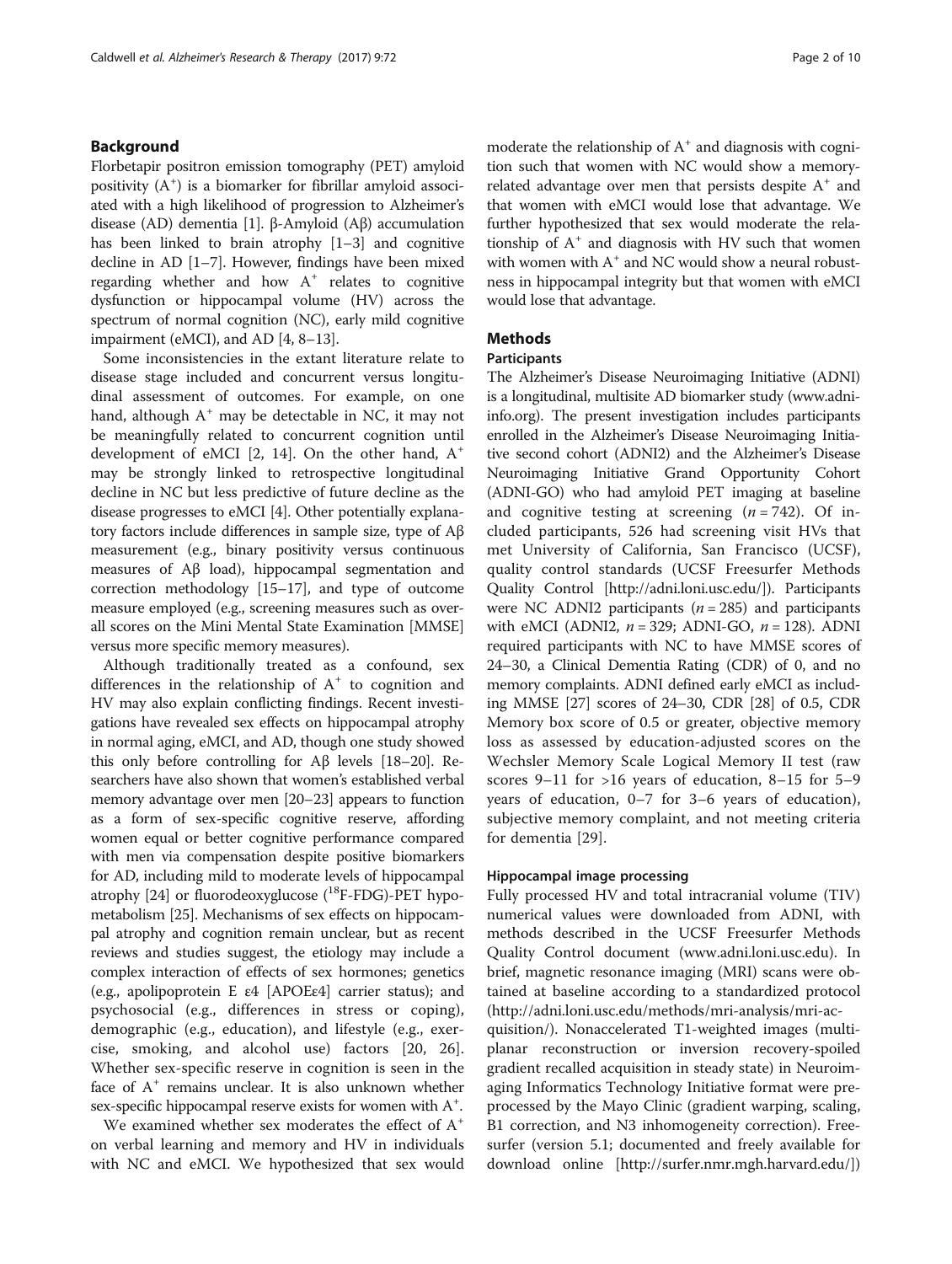was employed for motion correction and averaging [[30](#page-9-0)] of multiple volumetric T1-weighted images (when more than one was available), removal of nonbrain tissue using a hybrid watershed/surface deformation procedure [[31\]](#page-9-0), automated Talairach transformation, segmentation of the subcortical white matter and deep gray matter volumetric structures (including hippocampus) [\[32](#page-9-0), [33](#page-9-0)], intensity normalization [\[34\]](#page-9-0), tessellation of the gray matter-white matter boundary, automated topology correction [[35, 36\]](#page-9-0), and surface deformation following intensity gradients to optimally place the gray/white and gray/cerebrospinal fluid borders at the location where the greatest shift in intensity defines the transition to the other tissue class [\[37](#page-9-0), [38](#page-9-0)]. Visual quality control assessment of images was performed at UCSF (see [www.adni.loni.usc.edu\)](http://www.adni.loni.usc.edu/).

In the present analyses, we employed HV that passed UCSF-established quality control thresholds. We examined left and right HVs rather than a mean volume across hemispheres. This was based on significant testing for effect of hemisphere conducted prior to primary analyses described in the Statistical methods section (i.e., analysis of variance with sex,  $A^+$ , and their interaction as betweensubjects factors and hemisphere as a within-subject factor, predicting left and right hemisphere volumes). The results revealed significant effects of hemisphere on volume in NC  $[F(4,179) = 12.30, p = 0.001]$  and eMCI  $[F(4,347) = 25.87, p < 0.001]$  as well as a significant sexby-A<sup>+</sup>-by-hemisphere interaction in eMCI  $[F(4,347) =$ 4.12,  $p = 0.043$ . We adjusted left and right HVs for TIV according to procedures set forth by Mormino and colleagues [\[39](#page-9-0)]. In brief, adjusted hippocampal volume (aHV) was calculated according to the formula  $[aHV = raw$ HV –  $\beta$ (TIV – mean TIV)]. Mean TIV values were defined separately for NC and eMCI; mean TIV for the appropriate diagnostic group was subtracted from each individual's TIV. This value was multiplied by the regression coefficient (β) obtained from a regression of TIV predicting HV in the appropriate diagnostic group. Finally, we calculated aHV by subtracting this value from raw left and right HVs for each participant.

## Florbetapir PET image processing

We downloaded fully processed <sup>18</sup>F-FDG-PET binary positivity/negativity values from ADNI, where full protocols are also described [\(www.adni.loni.usc.edu](http://www.adni.loni.usc.edu/)). Florbetapir synthesis, image acquisition, and processing are additionally described in prior publications [[4,](#page-8-0) [40, 41\]](#page-9-0). In brief, amyloid PET images were acquired at a variety of sites (4 × 5-minute frames obtained 50–70 minutes postinjection). Images were realigned; averaged; resliced to 1.5-mm<sup>3</sup> voxel size; smoothed to 8-mm FWHM; and coregistered to baseline native space structural MRI scans, which were segmented and parcellated with Freesurfer version 5.3.0 to define cortical gray matter regions of interest (frontal, anterior/posterior cingulate, lateral par-ietal, lateral temporal) [\[39](#page-9-0), [40\]](#page-9-0).  $A^+$  was determined by extracting weighted cortical retention means (regional standardized uptake value [SUVr]) from these regions, calculating average SUVr, and dividing by the cerebellar SUVr as a reference [[40, 41\]](#page-9-0). In the present analyses, we used binary A<sup>+</sup>, employing the recommended 1.11 SUVr ratio threshold for cross-sectional analyses [\[40, 41](#page-9-0)].

# Apolipoprotein E carrier status

We downloaded apolipoprotein E (APOE) genotype data fully processed from ADNI (adni.loni.usc.edu). A binary variable was created, coding all individuals as APOE ε4 carriers (heterozygotes,  $n = 251$ ; homozygotes,  $n = 53$ ) or noncarriers.

#### Clinical and cognitive measures

Cognitive outcome measures consisted of total learning and delayed free recall performance scores on the Rey Auditory Verbal Learning Test (RAVLT) [\[42\]](#page-9-0). We calculated total RAVLT learning scores by adding the five learning trial scores. We included modified total performance score on the Montreal Cognitive Assessment (MoCA) [\[43](#page-9-0)] as a measure of baseline cognitive status. To create a MoCA score that did not include a measure of memory performance, points earned for delayed list word recall were excluded from the total score, resulting in a maximum score of 25.

# Statistical methods

All analyses were performed using IBM SPSS Statistics software (IBM, Armonk, NY, USA) and the PROCESS macro [\[44](#page-9-0), [45](#page-9-0)]. Mann-Whitney U tests were performed to examine group differences in demographic control variables. Four separate moderation regression analyses were performed to examine whether sex and diagnosis moderated main effects of amyloid status on RAVLT learning and delayed free recall scores as well as left and right HVs. For all analyses, we treated  $A^+$  as an independent variable, diagnosis as a moderator, and sex as a secondary moderator. Modified MoCA scores, age at screening visit, education, and APOE ε4 carrier status were included as covariates. All continuous covariates were mean-centered; dichotomous covariates were zerocentered.

For each of the four moderation analyses, outlying and influential data points were defined as those that failed two of the following three thresholds: (1) Cook's  $D[D \rangle$  $4/(n-k-1)$ ], where *n* = number of participants in the analysis and  $k =$  number of predictors; (2) leverage as defined by  $(2k+2)/n$ , where *n* = number of participants in the analysis and  $k =$  number of predictors; and/or (3) Mahalanobis value greater than the chi-square cutoff at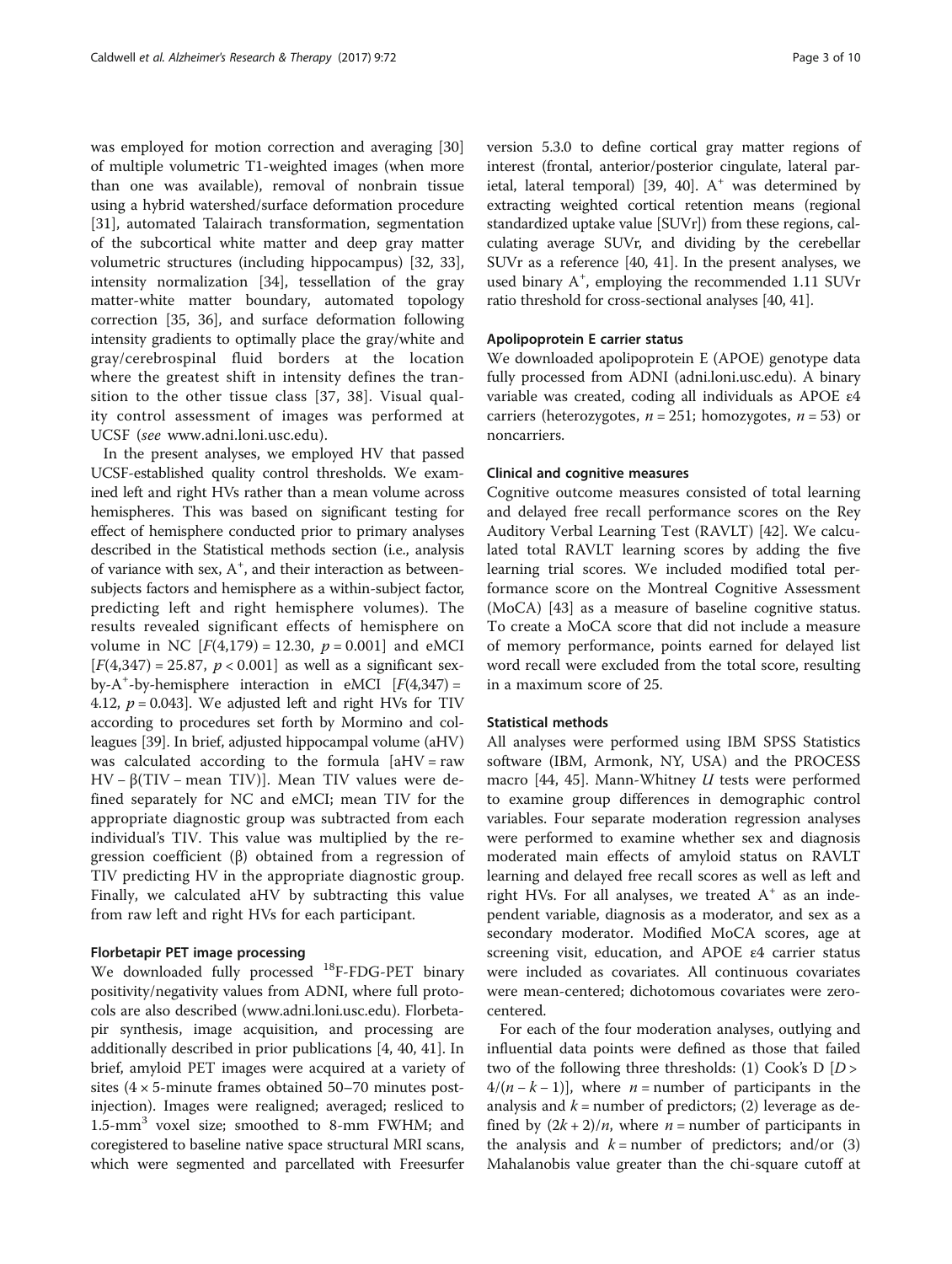$p < 0.001$  (df = 6). On the basis of these criteria, one participant was excluded for the RAVLT learning analysis, none were excluded for the RAVLT delay analysis, and two were excluded for each of the HV analyses. We carefully inspected data for all participants whose data failed a single threshold measure in order to ensure no operator error created outlying data points, as well as to ensure that data points did not appear to belong to a different population.

# Results

# **Demographics**

Of 742 participants, 48.4% were women, 344 were  $A^*$ , 304 were APOE ε4 allele carriers, and 457 were diagnosed with eMCI. The average age of the sample was 71.59 years (SD 6.98) and ranged from 55 to 91 years. Additional demographics by diagnosis, sex, and Aβ status are displayed in Table [1](#page-4-0).

Mann-Whitney  $U$  test results showed that, for NC, men were significantly older ( $p = 0.01$ ) and more educated  $(p < 0.001)$  than women. For eMCI, men were also significantly older  $(p = 0.02)$  and more educated  $(p < 0.001)$  than women. There were no sex differences in modified MoCA score or APOE ε4 carrier status for NC or eMCI.

Mann-Whitney  $U$  tests showed that, for NC, those with  $A^+$  were significantly older ( $p < 0.001$ ), less educated ( $p = 0.03$ ), and less frequently APOE  $\varepsilon$ 4 carriers  $(p < 0.001)$  than those with florbetapir positron emission tomography amyloid negativity (A<sup>−</sup> ). No differences based on A<sup>+</sup> were observed in modified MoCA scores ( $p < 0.001$ ) for those with NC. For eMCI, those with  $A^+$  were significantly older ( $p < 0.001$ ), had lower modified MoCA scores ( $p = 0.001$ ), and were more often APOE  $\varepsilon$ 4 carriers (p < 0.001) than those with A<sup>-</sup>. No differences were observed for education.

# Sex moderation of amyloid status and diagnosis effects on verbal learning and free recall

The overall model with  $A^+$ , diagnosis, sex, and their interactions predicting verbal learning was significant  $[F(11,727) = 48.26, p < 0.001, R^2 = 0.39]$ . A three-way interaction showed that sex significantly moderated the effects of diagnosis and  $A^+$  on verbal learning  $[t(727) = -2.25, p = 0.02]$ . Parsing this interactive effect indicated that women were impacted differently by  $A^+$ , depending on diagnosis. In particular, women with  $A^+$  eMCI, but not those with A<sup> $-$ </sup> eMCI, showed poorer learning [A<sup>+</sup> eMCI,  $t(727) = -3.65$ ,  $p < 0.01$ ]. Similar A<sup>+</sup> effects were not seen in women with NC  $[t(727) = -0.18, p = 0.85]$ . In contrast,  $A^+$  impacted men similarly regardless of diagnosis, with  $A^+$  showing trends toward poorer learning [NC,  $t(727) = -1.94$ ,  $p = 0.05$ ; eMCI,  $t(727) = -1.66$ ,  $p < 0.01$ . All findings were significant after controlling for age, education, modified MoCA score, and APOE ε4 carrier status. See Table [2](#page-5-0) and Fig. [1a](#page-5-0).

The overall model with  $A^+$ , diagnosis, sex, and their interactions predicting verbal delayed recall was also significant  $[F(11,729) = 32.94, p < 0.001, R^2 = 0.27]$ . Analyses showed trends toward a three-way interaction, suggesting that sex marginally moderated the effects of diagnosis and A<sup>+</sup> on verbal delayed recall  $\left[\frac{t(729)}{2} - 1.18\right]$ ,  $p = 0.07$ ]. Again, women with A<sup>+</sup> eMCI, but not those with A<sup> $-$ </sup> eMCI, showed poorer delayed recall  $[t(729) = -3.64, p <$ 0.01], and no  $A^+$  effect was seen in women with NC  $[t(729) = -0.96, p = 0.34]$ . There was no effect of A<sup>+</sup> on delayed recall for men with NC or eMCI [NC,  $t(729) = -1.36$ ,  $p = 0.17$ ; eMCI,  $t(729) = -1.08$ ,  $p = 0.28$ ]. Findings are controlled for age, education, modified MoCA score, and APOE ε4 carrier status. See Table [2](#page-5-0) and Fig. [1b.](#page-5-0)

# Sex moderation of amyloid status and diagnosis effects on hippocampal volume

The overall model with  $A^+$ , diagnosis, sex, and their interactions predicting left HV was significant  $[F(11,512) = 14.55, p < 0.001, R^2 = 0.25]$ . However, the three-way interaction of  $A^+$ , diagnosis, and sex was not significant  $[t(512) = -0.35, p = 0.73]$ , indicating no moderating effects of sex or diagnosis on  $A^+$  effects for the left HV. Main effects indicated that diagnosis related to smaller left HV across sexes, with men and women with eMCI showing smaller left HV than men and women with NC  $[t(512) = -5.88, p < 0.001]$ . Main effects of  $A^+$  on left HV showed a trend toward smaller left HV in men and women with  $A^+$  NC and eMCI  $[t(512) = -1.69, p = 0.09]$ . There was not a significant main effect of sex on left HV  $[t(512) = -1.30]$ ,  $p = 0.19$ . See Table [3](#page-6-0) and Fig. [1c.](#page-5-0)

The overall model with  $A^+$ , diagnosis, sex, and their interactions predicting right HV was significant  $[F(11,511) = 18.00, p < 0.001; R^2 = 0.28]$ . The three-way interaction of A<sup>+</sup>, diagnosis, and sex was a trend, suggesting that sex marginally moderated the effects of diagnosis and A<sup>+</sup> on right HV  $[t(511) = -1.17, p = 0.09]$ . Parsing this interactive effect indicated that women were again impacted differently by  $A^+$  depending on diagnosis, with women with  $A^+$  eMCI, but not those with  $A^-$  eMCI, showing smaller right HV  $[t(511) = -2.71, p < 0.01]$ . There was no association of  $A^+$  with right HV in NC  $[t(511) = -0.77, p = 0.44]$ . For men, there was a trend toward  $A^+$  relating to smaller right HV in  $A^+$  eMCI and not A<sup>-</sup> eMCI  $[t(511) = -1.75, p = 0.08]$ . No relationship was observed between  $A^+$  and right HV in NC men  $[t(511) = -1.58, p = 0.11]$ . See Table [3](#page-6-0) and Fig. [1d.](#page-5-0)

# **Discussion**

In the present study, we examined the moderating effects of sex on the impact of diagnosis and  $A^+$  on verbal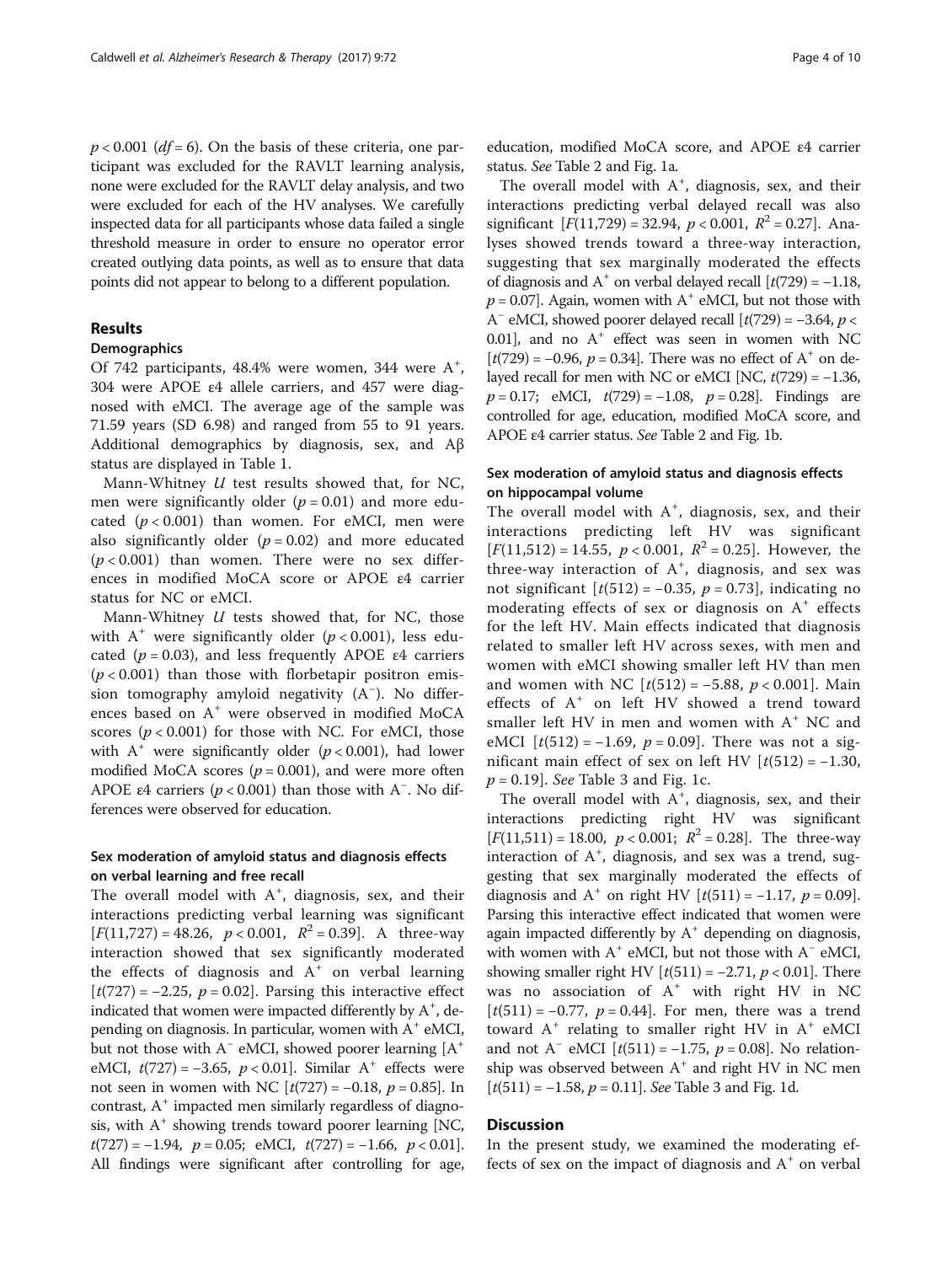<span id="page-4-0"></span>

|                                                                                                                                                                                                                                   | Normal cognition     |                                                                   |                                  |                                                                                                                                                                                                               | Early mild cognitive impairment  |                                  |                                  |                                  |
|-----------------------------------------------------------------------------------------------------------------------------------------------------------------------------------------------------------------------------------|----------------------|-------------------------------------------------------------------|----------------------------------|---------------------------------------------------------------------------------------------------------------------------------------------------------------------------------------------------------------|----------------------------------|----------------------------------|----------------------------------|----------------------------------|
|                                                                                                                                                                                                                                   | Female $(n = 154)$   |                                                                   | Male $(n = 131)$                 |                                                                                                                                                                                                               | Female $(n = 205)$               |                                  | Male $(n = 252)$                 |                                  |
|                                                                                                                                                                                                                                   | Florbetapir-negative | Florbetapir-positive                                              | Florbetapir-negative             | Florbetapir-positive                                                                                                                                                                                          | Florbetapir-negative             | Florbetapir-positive             | Florbetapir-negative             | Florbetapir-positive             |
| Demographics                                                                                                                                                                                                                      |                      |                                                                   |                                  |                                                                                                                                                                                                               |                                  |                                  |                                  |                                  |
| No. of subjects                                                                                                                                                                                                                   | $\overline{5}$       | 63                                                                | 100                              | $\overline{3}$                                                                                                                                                                                                | $\Im$                            | 112                              | $\frac{14}{1}$                   | 138                              |
| Age, years                                                                                                                                                                                                                        | 70.8 (5.6)           | 72.4(5.0)                                                         | 72.3 (6.2)                       | 77.8 (5.8)                                                                                                                                                                                                    | 69.5 (8.3)                       | 70.8 (7.1)                       | 69.2 (7.4)                       | 73.7 (6.4)                       |
| Education, years                                                                                                                                                                                                                  | 16.5 (2.5)           | 15.5 (2.6)                                                        | 17.2(2.3)                        | 17.6(2.4)                                                                                                                                                                                                     | 15.8(2.3)                        | 15.6 (2.8)                       | 16.8 (2.5)                       | 16.5 (2.7)                       |
| White, %                                                                                                                                                                                                                          | 92.3                 | 93.7                                                              | 89                               | 87.1                                                                                                                                                                                                          | 90.3                             | 92                               | 92.1                             | 96.4                             |
| Hispanic, %                                                                                                                                                                                                                       | $\frac{8}{8}$        | 4.8                                                               | $\sim$                           | $\circ$                                                                                                                                                                                                       | 6.5                              | 3.6                              | 35                               | 2.2                              |
| Cognition                                                                                                                                                                                                                         |                      |                                                                   |                                  |                                                                                                                                                                                                               |                                  |                                  |                                  |                                  |
| Modified MoCA                                                                                                                                                                                                                     | 23.5 (1.6)           | 22.3 (1.7)                                                        | 23.4 (1.7)                       | 23.0 (1.6)                                                                                                                                                                                                    | 22.6 (2.1)                       | 21.8 (2.4)                       | 22.6 (2.0)                       | 21.9 (2.5)                       |
| RAVLT Total Learning 48.8 (8.9)                                                                                                                                                                                                   |                      | 47.0 (8.3)                                                        | 44.4 (11.5)                      | 37.7 (8.8)                                                                                                                                                                                                    | 45.0 (11.6)                      | 37.6 (10.7)                      | 37.2 (9.9)                       | 32.0 (8.9)                       |
| RAVLT Delayed Recall 8.9 (3.4)                                                                                                                                                                                                    |                      | 7.8 (3.6)                                                         | 7.0 (4.5)                        | 5.2 (3.1)                                                                                                                                                                                                     | 7.4 (4.5)                        | 4.3 (4.2)                        | 5.0 (3.7)                        | 3.5 (3.2)                        |
| Brain volume <sup>a</sup>                                                                                                                                                                                                         |                      |                                                                   |                                  |                                                                                                                                                                                                               |                                  |                                  |                                  |                                  |
| No. of subjects                                                                                                                                                                                                                   | 59                   | 34                                                                | R                                | $\frac{8}{1}$                                                                                                                                                                                                 | 77                               | 84                               | 86                               | $\approx$                        |
| Left, raw, mm <sup>3</sup>                                                                                                                                                                                                        | 3640.458 (408.312)   | 3626.059 (451.953)                                                | 3891.829 (495.200)               | 3716.563 (338.556)                                                                                                                                                                                            | 3530.481 (502.509)               | 3339.369 (516.286)               | 3724.186 (579.737)               | 3438.300 (541.483)               |
| Right, raw, mm <sup>3</sup>                                                                                                                                                                                                       | 3727.322 (444.720)   | 3718.941 (450.135)                                                | 3991.514 (460.636)               | 3712.375 (348.348)                                                                                                                                                                                            | 3631.662 (493.285)               | 3338.345 (552.385)               | 3822.256 (612.419)               | 3562.970 (500.952)               |
| Total ICV, raw, mm <sup>3</sup>                                                                                                                                                                                                   |                      | $1.41 \times 10^{6}$ (102,176.7) $1.41 \times 10^{6}$ (122,896.4) | $1.57 \times 10^{6}$ (135,998.0) | 1.58 × 10 <sup>6</sup> (151,662.0)                                                                                                                                                                            | $1.42 \times 10^{6} (121.471.7)$ | $1.41 \times 10^{6}$ (108,602.5) | $1.58 \times 10^{6}$ (127,438.3) | $1.61 \times 10^{6}$ (149,837.7) |
| APOE $\epsilon$ 4 carrier status                                                                                                                                                                                                  |                      |                                                                   |                                  |                                                                                                                                                                                                               |                                  |                                  |                                  |                                  |
| e4 allele carriers, n                                                                                                                                                                                                             | 23                   | 29                                                                | $\overline{1}$                   | $\frac{5}{1}$                                                                                                                                                                                                 | $\overline{0}$                   | 76                               | 32                               | 33                               |
| Abbreviations: APOE Apolipoprotein E, ICV Intracranial volume,<br><sup>a</sup> For brain volume analyses, females with normal cognition (n<br>Mean (SD) data are shown for continuous variables<br>cognitive impairment (n = 186) |                      |                                                                   |                                  | = 93), males with normal cognition (n = 86), females with early mild cognitive impairment (n = 161), and males with early mild<br>MoCA Montreal Cognitive Assessment, RAVLT Rey Auditory Verbal Learning Test |                                  |                                  |                                  |                                  |

Table 1 Sample characteristics by diagnosis, sex, and amyloid status Table 1 Sample characteristics by diagnosis, sex, and amyloid status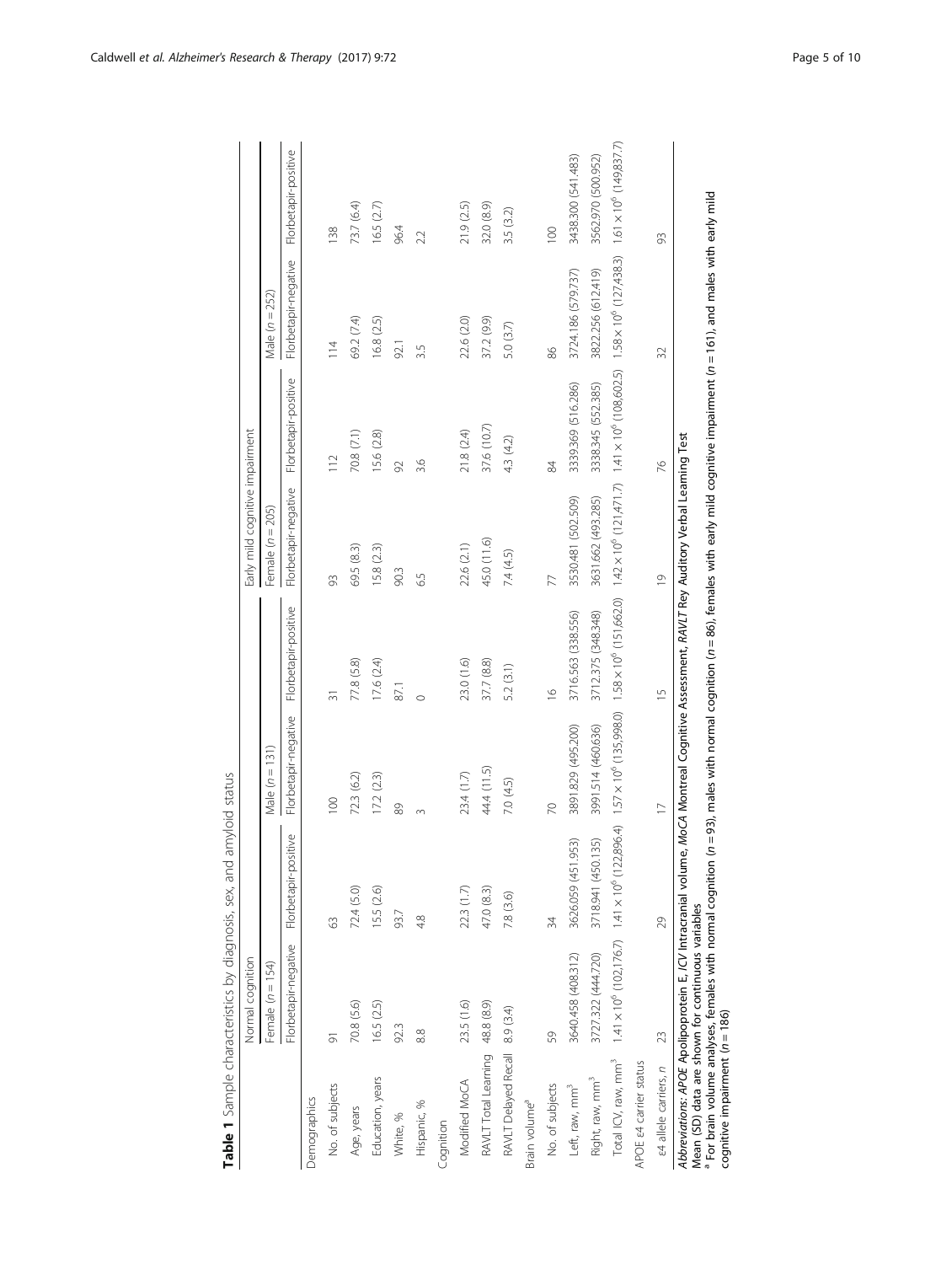|                                               | RAVLT Total Learning score <sup>a</sup> |           |           |          | RAVLT Delayed Free Recall score <sup>b</sup> |          |          |          |  |
|-----------------------------------------------|-----------------------------------------|-----------|-----------|----------|----------------------------------------------|----------|----------|----------|--|
|                                               | <b>B</b> Coefficient                    | $p$ Value | 95% CI    |          | <b>B</b> Coefficient                         | p Value  | 95% CI   |          |  |
| Amyloid PET positivity                        | $-2.766$                                | 0.001     | $-4.321$  | $-1.21$  | $-1.056$                                     | 0.001    | $-1.689$ | $-0.422$ |  |
| <b>Diagnosis</b>                              | $-5.586$                                | < 0.0001  | $-7.122$  | $-4.05$  | $-1.791$                                     | < 0.0001 | $-2.404$ | $-1.178$ |  |
| Sex                                           | 6.308                                   | < 0.0001  | 4.804     | 7.812    | 1.854                                        | < 0.0001 | 1.245    | 2.463    |  |
| $\mathsf{A}^{+}\times$ diagnosis $\times$ sex | $-6.616$                                | 0.025     | $-12.385$ | $-0.847$ | $-2.116$                                     | 0.073    | $-4.431$ | 0.199    |  |
| $\mathsf{A}^{+}\times$ diagnosis              | $-1.486$                                | 0.314     | $-4.382$  | 1.411    | $-0.536$                                     | 0.359    | $-1.683$ | 0.611    |  |
| A <sup>+</sup> $\times$ sex                   | 0.229                                   | 0.877     | $-2.677$  | 3.135    | $-0.623$                                     | 0.288    | $-1.773$ | 0.528    |  |
| Diagnosis $\times$ sex                        | 0.689                                   | 0.639     | $-2.19$   | 3.567    | $-0.562$                                     | 0.341    | $-1.717$ | 0.594    |  |

<span id="page-5-0"></span>Table 2 Summary of regression moderation analyses for Rey Auditory Verbal Learning Test Verbal Learning and Free Recall memory test out

Abbreviations: A<sup>+</sup> Florbetapir positron emission tomography amyloid positivity, APOE Apolipoprotein E, MoCA Montreal Cognitive Assessment, PET Positron emission tomography, RAVLT Rey Auditory Verbal Learning

Age −0.371 <0.0001 −0.473 −0.268 −0.095 <0.0001 −0.137 −0.053 Education 0.388 0.003 0.134 0.643 0.114 0.035 0.008 0.221 Modified MoCA 1.357 <0.0001 1.002 1.711 0.404 <0.0001 0.279 0.53 APOE ε4 carrier status −1.713 0.0259 −3.219 −0.207 −0.817 0.008 −1.424 −0.211

Age, education, and modified MoCA score were centered at their means. Dichotomous variables were centered on zero (RAVLT total learning score overall model,  $R = 0.623$ ,  $p < 0.0001$ ; RAVLT Delayed Free Recall score overall model,  $R = 0.522$ ,  $p < 0.0001$ ) <br><sup>a</sup>  $n = 739$  after exclusions b  $n = 741$  after exclusions



Fig. 1 Sex moderation of diagnosis and amyloid status effects. Sex moderates effects of diagnosis and florbetapir positron emission tomography amyloid positivity (A<sup>+</sup>) on verbal learning (a) and marginally moderates effects on verbal delayed recall (b) and right hippocampal volume (HV; d), but it does not moderate effects on left HV (c). Specifically, learning and memory scores appear robust to A<sup>+</sup> effects in women with normal cognition (NC; a, b). Women with prodromal AD (A<sup>+</sup> early mild cognitive impairment [eMCI]) lose this advantage (a, b). In contrast, A<sup>+</sup> impacts men's verbal learning and memory scores comparably across NC and eMCI (a, b). Sex shows no moderating effect for left HV (c), but individuals of both sexes with eMCI show smaller left HV than individuals with NC. Sex marginally moderates the relationship of  $A^+$  and diagnosis with right HV, such that women with NC showed no effect of  $A^+$ on HV and women with prodromal AD lost that advantage in neural integrity (d). A<sup>−</sup> Florbetapir positron emission tomography amyloid negativity, AVLT Auditory Verbal Learning Test. Rey AVLT scores are group means. HV units are derived via correction for total intracranial volume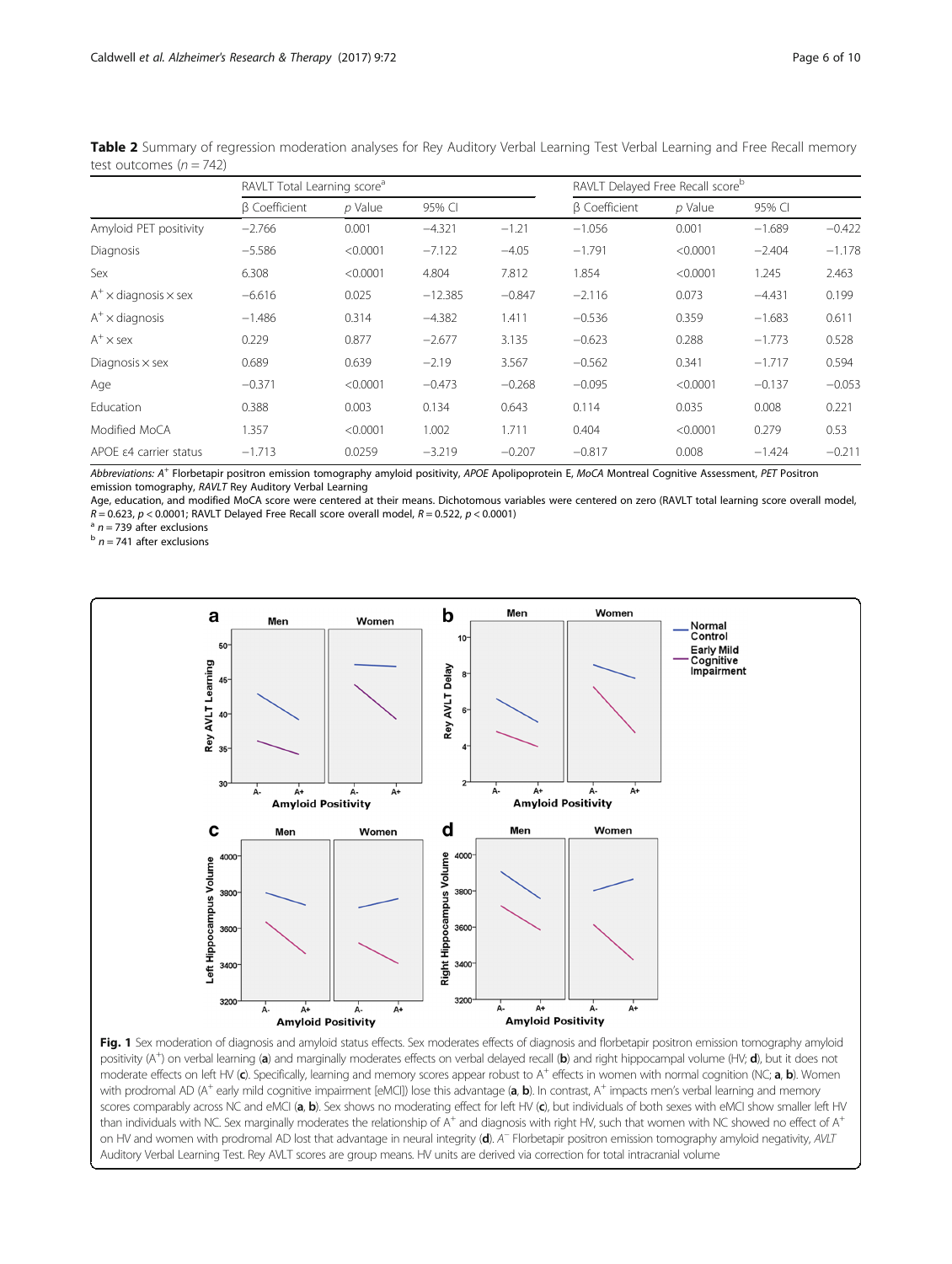<span id="page-6-0"></span>**Table 3** Summary of regression moderation analyses for left and right hippocampal volume outcomes ( $n = 526$ )

|                                     | Left hippocampus <sup>a</sup> |           |            | Right hippocampus <sup>d</sup> |               |           |            |           |
|-------------------------------------|-------------------------------|-----------|------------|--------------------------------|---------------|-----------|------------|-----------|
| Variable                            | <b>B</b> Coefficient          | $p$ Value | 95% CI     |                                | β Coefficient | $p$ Value | 95% CI     |           |
| Amyloid PET positivity              | $-77.566$                     | 0.092     | $-167.751$ | 12.619                         | $-104.569$    | 0.021     | $-192.943$ | $-16.195$ |
| Diagnosis                           | $-246.297$                    | < 0.0001  | $-328.569$ | 164.024                        | $-249.308$    | < 0.0001  | $-333.037$ | 165.578   |
| Sex                                 | $-54.713$                     | 0.193     | $-137.229$ | 27.802                         | $-66,609$     | 0.111     | $-148.498$ | 15.28     |
| $A^+ \times$ diagnosis $\times$ sex | $-57.528$                     | 0.726     | $-380.114$ | 265.058                        | $-276.81$     | 0.089     | $-596.41$  | 42.789    |
| $A^+ \times$ diagnosis              | $-137.015$                    | 0.094     | $-297.34$  | 23.309                         | $-123.397$    | 0.127     | $-281.968$ | 35.173    |
| $A^+ \times$ sex                    | 90.467                        | 0.259     | $-66,718$  | 247.652                        | 77.968        | 0.329     | $-78.934$  | 234.869   |
| Diagnosis $\times$ sex              | $-61.618$                     | 0.454     | $-223.256$ | 100.021                        | $-135.762$    | 0.097     | $-296.177$ | 24.654    |
| Age                                 | $-26.758$                     | < 0.0001  | $-32.976$  | 20.539                         | $-30.667$     | < 0.0001  | $-36.752$  | $-24.583$ |
| Education                           | 0.312                         | 0.969     | $-15.337$  | 15.962                         | $-8.534$      | 0.281     | $-24.0581$ | 6.989     |
| Modified MoCA                       | 34                            | 0.001     | 13.599     | 54.4                           | 31.479        | 0.003     | 10.901     | 52.057    |
| APOE ε4 carrier status              | $-15.354$                     | 0.742     | $-107.004$ | 76.297                         | $-29.992$     | 0.513     | $-120.083$ | 60.099    |

Abbreviations:  $A^+$  Florbetapir positron emission tomography amyloid positivity, APOE Apolipoprotein E, MoCA Montreal Cognitive Assessment, PET Positron emission tomography

Age, education, and modified MoCA scores were centered at their means. Dichotomous variables were centered on zero. Left hippocampus overall model  $(R = 0.495, p < 0.0001)$ ; right hippocampus overall model  $(R = 0.533, p < 0.0001)$ <br><sup>a</sup> n = 524 after exclusions

learning and memory and HV. The main finding was that sex moderated the effects of  $A^+$  and diagnosis on verbal learning. In addition, we showed that sex marginally moderated the effects of  $A<sup>+</sup>$  and diagnosis on verbal delayed recall and that sex marginally moderated the effects of  $A<sup>+</sup>$  and diagnosis on right HV. In contrast, no sex moderation effects were observed for left HV.

With respect to cognition, our findings specifically suggest that women's advantage over men in verbal learning—and to a lesser extent delayed recall—was robust to  $A^+$  in NC. Moreover, in eMCI, only women with  $A^+$ , and not those with A<sup>−</sup> , showed poorer learning—and to a lesser extent poorer delayed recall. These effects were observed after accounting for baseline cognitive status, age, education, and APOE ε4 carrier status. We conceptualize these findings as consistent with  $A^+$  eMCI representing a prodromal AD stage and A<sup>−</sup> eMCI as representing suspected non-Alzheimer's pathophysiology (SNAP). Our findings are consistent with literature showing better verbal memory performance in women [\[24\]](#page-9-0) and positing a cognitive or memory reserve advantage for women with fewer prodromal AD traits (i.e., amnestic eMCI but moderate to large HV), but not with more prodromal AD traits (i.e., amnestic eMCI, dementia diagnosis, and small HV) [[25](#page-9-0), [26](#page-9-0), [46\]](#page-9-0). Our findings are also partially consistent with a very recent study showing that women with low to moderate Aβ burden (but not high Aβ burden) had better verbal delayed recall than men and that this effect was specific to MCI versus NC or AD. A moderating effect of sex shown in the present study may help to explain some conflicting findings in the extant literature because, depending on sample size and diagnostic stage included, collapsing across sexes may lead to masked or exaggerated findings.

The present result showing that sex moderates the effect of  $A^+$  and diagnosis on learning and memory also has implications for clinical diagnosis of AD in women. Specifically, as has been suggested in the past [\[24](#page-9-0), [25](#page-9-0)], memory reserve in women could delay prodromal AD diagnosis even in the face of positive biomarkers such as A+ . However, the present results suggest that longitudinal assessment of the potentially steeper decline in memory for women between NC and prodromal AD, which is absent in SNAP, or combining measures of memory with other biomarkers, possibly with an approach that places heavier weight on biomarkers such as  $A^+$  early on, could increase diagnostic accuracy. This finding could also be relevant for development of therapeutics for AD, both with respect to inclusion criteria for trials (e.g., guidelines including a memory or learning score deficit requirement could exclude women with preclinical AD unintentionally) as well as outcome measures (e.g., the differing trajectories of memory decline in men and women could either exaggerate or mask important findings, depending on group composition, if sex is not considered).

With respect to HV, our present findings suggest moderating effects of sex for right HV. Similar to the pattern of results for the cognitive data, there was no relationship of  $A^+$  with right HV in women with NC. For women with eMCI, those with prodromal AD, but not SNAP, showed smaller right HV. The pattern in men was weaker and not significant, but it was similar. No moderating effects of sex were found for left HV.

Taken together, these findings may suggest that women have a neural reserve at the level of the hippocampus, such that hippocampal integrity is robust to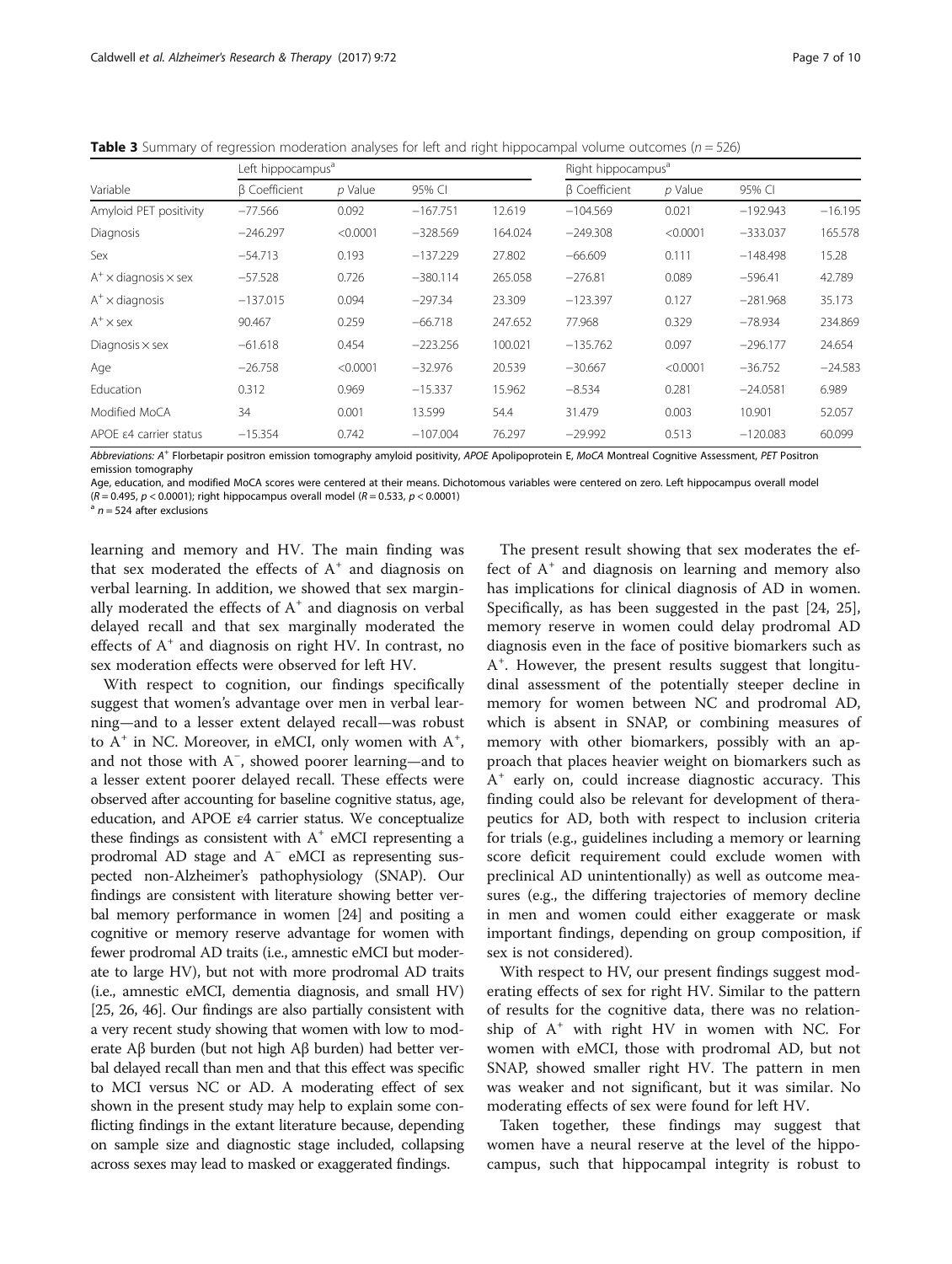effects of  $A^+$  in preclinical stages in women. Importantly, the present results do not imply that women have larger hippocampi and thus more volume to lose. Instead, they would suggest that neural reserve could be defined as a robustness to neurodegeneration, beginning at similar neural volume as men, when adjusting for TIV. Replication in even larger samples, as well as in samples of clinic-typical patients, will be important for understanding whether this is a true example of sex-specific neural reserve or whether findings would be significant in men with larger cohorts. If the latter were true, it might alternatively suggest that  $A^+$  is sensitive to concurrent HV loss in early clinical disease stages but not in NC. Larger cohort replication might also be helpful in determining whether the present lateralized findings might be consistent or whether bilateral effects would emerge. Certainly, left hemisphere effects might be expected, given the literature showing that women with NC and women with eMCI have stronger verbal memory [\[20](#page-9-0), [24\]](#page-9-0), and our lateralized results deserve further investigation.

Of note, in the present HV analysis, we intentionally employed a residual correction methodology for TIV [[39\]](#page-9-0), based on our specific sample composition as well as on guidelines recently published [[17\]](#page-8-0). Previous work has suggested that a major source of variability in literature describing assessment of HV sex differences may be lack of [\[15\]](#page-8-0), or differing methods for [\[16](#page-8-0)], correcting HV for total brain or intracranial volume. Use of a deliberate statistical approach taking sex into account at all levels may help to reduce or explain contradictory results in the literature relating  $A^+$  and sex to HV across NC and eMCI. Further research is needed to determine what pattern of sex moderation may exist at AD dementia stages at which women have been shown to have more rapid trajectories of decline [[18,](#page-8-0) [46\]](#page-9-0).

Strengths of the present study include use of a large, well-characterized study sample employing the prodromal AD diagnosis and rigorous control of potential confounding variables. Limitations include lack of longitudinal analysis, which could help to clarify causality, and use of a smaller cohort of individuals with HV data. It was also beyond the scope of the present analysis to explore ways in which HV may itself be a moderator of cognitive decline or to further probe HV at the level of subfields [\[47](#page-9-0)].

Future research is warranted on the longitudinal implications of these findings, as is replication in a larger cohort. In particular, because the present analysis employs clinically defined diagnostic stage groups in which men and women would be expected to express similar clinical symptoms, fine-grained examination of when exactly—or how much—pathology such as amyloid burden leads to cognitive, atrophic, and clinical symptom expression is needed. In addition, further validation and exploration of

the currently used modification of the MoCA eliminating the memory component will also be important. Finally, examining the moderating effect of sex on other outcome measures, including hippocampal subfields, nonverbal memory, and resting state functional MRI, may be interesting.

# Conclusions

The present study shows that sex moderates the relationship of  $A^+$  and diagnosis with verbal learning performance and marginally moderates the effect of  $A^+$  and diagnosis on verbal delayed recall and right hemisphere HV. Whereas women with NC show learning and memory scores that are robust to  $A^+$  effects, women with prodromal AD lose this advantage; in contrast,  $A^+$  impacts men's learning and memory scores in a less significant way or not at all and comparably across NC and eMCI. For right HV, the marginal sex moderation effect showed that women with NC had no effect of  $A^+$  on HV. Women with prodromal AD, but not those with SNAP, lost that advantage in right HV neural integrity; effects among men remain unclear. Further study of sex effects in prodromal AD and AD dementia has the potential to lead to clinical developments that increase diagnostic accuracy at early stages, as well as to increase the accuracy of treatment group formation and outcome assessment when developing novel therapeutics.

#### Abbreviations

A<sup>-</sup>: Florbetapir positron emission tomography amyloid negativity; A →<br><sup>+</sup>: Florbetapir positron omission tomography amyloid positivity; A <u>A</u> : Florbetapir positron emission tomography amyloid positivity; Aβ: β-Amyloid; AD: Alzheimer's disease; ADNI: Alzheimer's Disease Neuroimaging Initiative; ADNI2: Alzheimer's Disease Neuroimaging Initiative Second Cohort; ADNI-GO: Alzheimer's Disease Neuroimaging Initiative Grand Opportunity Cohort; aHV: Adjusted hippocampal volume; APOE: Apolipoprotein E; CDR: Clinical Dementia Rating; eMCI: Early mild cognitive impairment; 18F-FDG: Fluorodeoxyglucose; HV: Hippocampal volume; ICV: Intracranial volume; MMSE: Mini Mental State Examination; MoCA: Montreal Cognitive Assessment; MRI: Magnetic resonance imaging; NC: Normal cognition; PET: Positron emission tomography; RAVLT: Rey Auditory Verbal Learning Test; SNAP: Suspected non-Alzheimer's disease pathophysiology; SUVr: Regional standardized uptake value; TIV: Total intracranial volume; UCSF: University of California, San Francisco

#### Acknowledgements

We thank Dr. Susan Landau of the University of California, Berkley, for answering our early questions about ADNI volumetric data. We also thank the ADNI investigators. Data used in preparation of this article were obtained from the Alzheimer's Disease Neuroimaging Initiative (ADNI) database (adni.loni.usc.edu). As such, the investigators within the ADNI contributed to the design and implementation of ADNI and/or provided data but did not participate in the analysis or writing of this report. A complete listing of ADNI investigators can be found at [http://adni.loni.usc.edu/wp-content/](http://adni.loni.usc.edu/wp-content/uploads/how_to_apply/ADNI_Acknowledgement_List.pdf) [uploads/how\\_to\\_apply/ADNI\\_Acknowledgement\\_List.pdf](http://adni.loni.usc.edu/wp-content/uploads/how_to_apply/ADNI_Acknowledgement_List.pdf).

#### Funding

This work was supported by the Alzheimer's Disease Neuroimaging Initiative (ADNI) (National Institutes of Health grant U01 AG024904) and the U.S. Department of Defense ADNI (Department of Defense award number W81XWH-12-2-0012). ADNI is funded by the National Institute on Aging, the National Institute of Biomedical Imaging and Bioengineering, as well as through generous contributions from the following: AbbVie; the Alzheimer's Association; the Alzheimer's Drug Discovery Foundation; Araclon Biotech;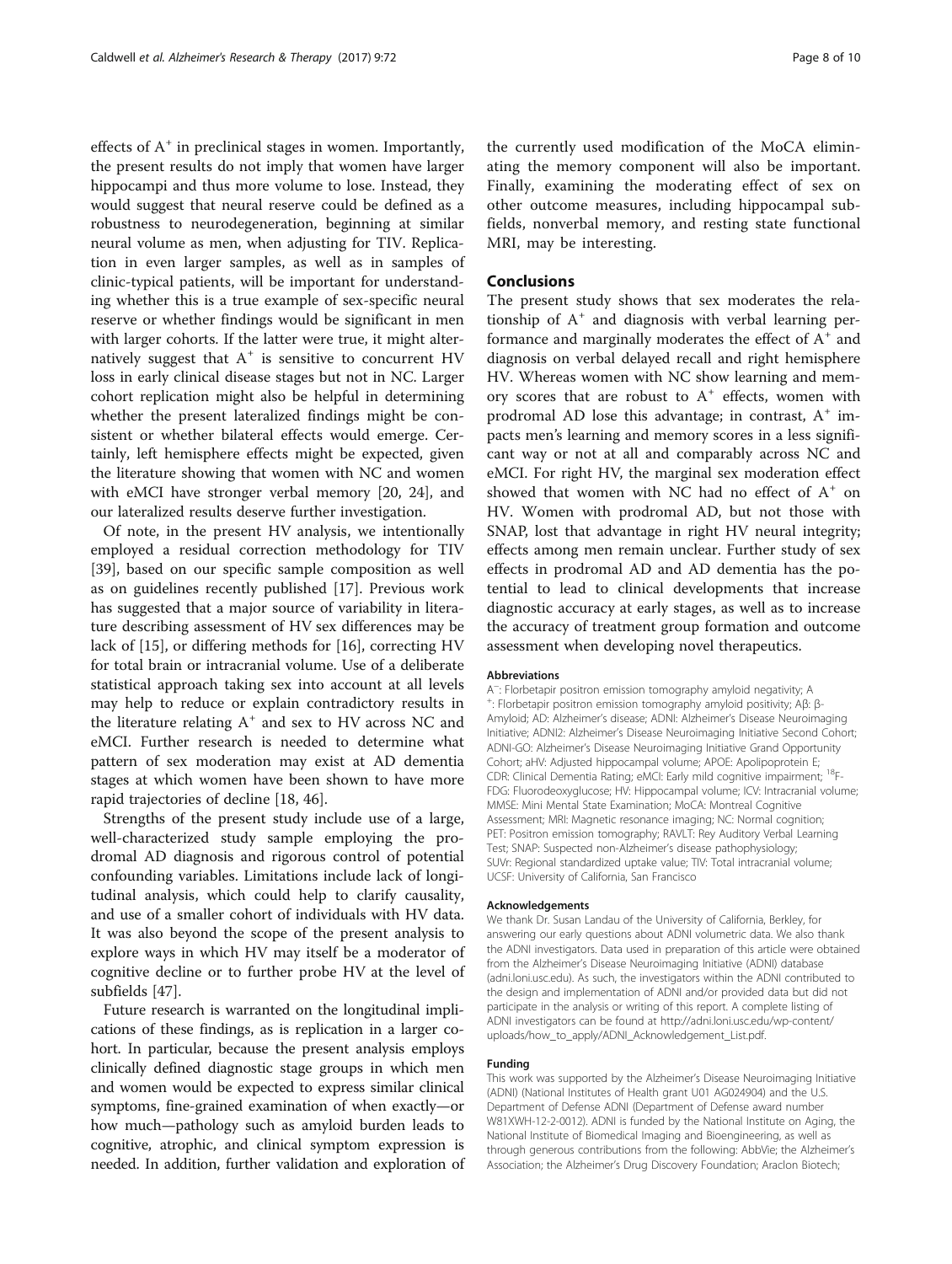<span id="page-8-0"></span>BioClinica, Inc.; Biogen; Bristol-Myers Squibb Company; CereSpir, Inc.; Eisai Inc.; Elan Pharmaceuticals, Inc.; Eli Lilly and Company; Euroimmun; F. Hoffmann-La Roche Ltd. and its affiliated company Genentech, Inc.; Fujirebio; GE Healthcare; IXICO Ltd.; Janssen Alzheimer Immunotherapy Research & Development, LLC; Johnson & Johnson Pharmaceutical Research & Development LLC; Lumosity; Lundbeck; Merck & Co., Inc.; Meso Scale Diagnostics, LLC; NeuroRx Research; Neurotrack Technologies; Novartis Pharmaceuticals Corporation; Pfizer Inc.; Piramal Imaging; Servier; Takeda Pharmaceutical Company; and Transition Therapeutics. The Canadian Institutes of Health Research is providing funds to support ADNI clinical sites in Canada. Private sector contributions are facilitated by the Foundation for the National Institutes of Health [\(www.fnih.org\)](http://www.fnih.org/). The grantee organization is the Northern California Institute for Research and Education, and the study is coordinated by the Alzheimer's Disease Cooperative Study at the University of California, San Diego. ADNI data are disseminated by the Laboratory for Neuro Imaging at the University of Southern California. Research reported in this publication was supported by an institutional development award (IDeA) from the National Institute of General Medical Sciences of the National Institutes of Health under grant number 5P20GM109025. In addition, research reported in this publication was supported in part by a grant from A Woman's Nation/Maria Shriver (to JZKC, SJB).

#### Availability of data and materials

The data that support the findings of this study are available from the Alzheimer's Disease Neuroimaging Initiative (ADNI), but some restrictions apply to the availability of these data, including a data use agreement and publication agreement. The data published herein were used under these agreements and so are not publicly available. Data are, however, available from the authors upon reasonable request and with permission of the ADNI.

#### Authors' contributions

JZKC acquired data, designed the study, analyzed and interpreted data, and prepared the manuscript. JLB acquired data and prepared the manuscript. JLC provided critical revision of the manuscript for intellectual content. SJB designed the study, interpreted data, and provided critical revision of the manuscript for intellectual content. All authors read and approved the final manuscript.

#### Ethics approval and consent to participate

All data included in this article were collected for research use as part of the Alzheimer's Disease Neuroimaging Initiative (ADNI) project. ADNI is a longitudinal, multisite AD biomarker study [\(www.adni-info.org\)](http://www.adni-info.org/) that offers de-identified data meeting criteria for limited datasets to qualified researchers with scientific or educational institution affiliations, upon review. Ethics approval for data collection in ADNI was obtained by each ADNI participating institution's institutional review board. All participants gave written informed consent at participating institutions. The authors of this paper were granted approved access to the ADNI data, and the ADNI Data Sharing and Publications Committee (DPC) approved this paper for submission to Alzheimer's Research and Therapy (date of approval, February 24, 2017).

#### Consent for publication

Not applicable.

#### Competing interests

JZKC, JLB, and SJB declare that they have no competing interests. JLC declares having received in kind research support from Avid Radiopharmaceuticals, Teva Pharmaceuticals, and CogState; having done consultation for AbbVie, ACADIA Pharmaceuticals, Accera, Actinogen Medical, Adamas Pharmaceuticals, Alkahest, Alzheon, Anavex Life Sciences, Astellas Pharma, AstraZeneca, Avanir Pharmaceuticals, Axovant Sciences, Biogen Idec, Biotie Therapies, Boehinger Ingelheim, Chase Pharmaceuticals, Eisai, FORUM Pharmaceuticals, Genentech, Grifols, Intra-Cellular Therapies, Iris Pharma, Ionis Pharmaceuticals, Eli Lilly and Company, Lundbeck, Merck, Neurotrope BioScience, Novartis, Nutricia, Otsuka, Pfizer, Probiodrug, QR Pharma, Resverlogix, Roche, Servier, Sunovion Pharmaceuticals, Suven Life Sciences, Takeda, Taisho Toyama Pharmaceutical Co., Transition Therapeutics, United Neuroscience, GE Healthcare, and MedAvante; owning stock in Adamas Pharmaceuticals, Prana Biotechnology, Sonexa Therapeutics, MedAvante, NeuroTrax, and Neurokos; and owning the copyright of the Neuropsychiatric Inventory. In addition, JLC has provided expert witness/legal consultation regarding olanzapine and ropinerole.

# Publisher's Note

Springer Nature remains neutral with regard to jurisdictional claims in published maps and institutional affiliations.

## Received: 10 March 2017 Accepted: 22 August 2017 Published online: 12 September 2017

#### References

- 1. Jack Jr CR, Barrio JR, Kepe V. Cerebral amyloid PET imaging in Alzheimer's disease. Acta Neuropathol. 2013;126:643–57.
- Ewers M, Insel P, Jagust WJ, Shaw L, Aisen P, Petersen RC, et al. CSF biomarker and PIB-PET-derived β-amyloid signature predicts metabolic, gray matter, and cognitive changes in nondemented subjects. Cereb Cortex. 2012;22:1993–2004.
- 3. Yau WY, Tudorascu DL, McDade EM, Ikonomovic S, James JA, Minhas D, et al. Longitudinal assessment of neuroimaging and clinical markers in autosomal dominant Alzheimer's disease: a prospective cohort study. Lancet Neurol. 2015;14:804–13.
- 4. Landau SM, Mintun MA, Joshi AD, Koeppe RA, Petersen RC, Aisen PS, et al. Amyloid deposition, hypometabolism, and longitudinal cognitive decline. Ann Neurol. 2012;72:578–86.
- 5. Wang F, Gordon BA, Ryman DC, Ma S, Xiong C, Hassenstab J, et al. Cerebral amyloidosis associated with cognitive decline in autosomal dominant Alzheimer disease. Neurology. 2015;85:790–8.
- 6. Ossenkoppele R, van Berckel BNM, Prins ND. Amyloid imaging in prodromal Alzheimer's disease. Alzheimers Res Ther. 2011;3:26.
- 7. Jack Jr CR, Lowe VJ, Weigand SD, Wiste HJ, Senjem ML, Knopman DS, et al. Serial PIB and MRI in normal, mild cognitive impairment and Alzheimer's disease: implications for sequence of pathological events in Alzheimer's disease. Brain. 2009;132:1355–65.
- 8. Apostolova LG, Hwang KS, Andrawis JP, Green AE, Babakchanian S, Morra JH, et al. 3D PIB and CSF biomarker associations with hippocampal atrophy in ADNI subjects. Neurobiol Aging. 2010;31:1284–303.
- 9. Bourgeat P, Chetelat G, Villemagne VL, Fripp J, Raniga P, Pike K, et al. β-Amyloid burden in the temporal neocortex is related to hippocampal atrophy in elderly subjects without dementia. Neurology. 2010;74:121–7.
- 10. Chételat G, Villemagne VL, Bourgeat P, Pike KE, Jones G, Ames D, et al. Relationship between atrophy and β-amyloid deposition in Alzheimer disease. Ann Neurol. 2010;67:317–24.
- 11. Frisoni GB, Lorenzi M, Caroli A, Kemppainen N, Nagren K, Rinne JO. In vivo mapping of amyloid toxicity in Alzheimer disease. Neurology. 2009; 72:1504–11.
- 12. Mattsson N, Tosun D, Insel PS, Simonson A, Jack Jr CR, Beckett LA, et al. Association of brain amyloid-β with cerebral perfusion and structure in Alzheimer's disease and mild cognitive impairment. Brain. 2014;137: 1550–61.
- 13. Trzepacz PT, Hochstetler H, Yu P, Castelluccio P, Witte MM, Dell'Agnello G, et al. Relationship of hippocampal volume to amyloid burden across diagnostic stages of Alzheimer's disease. Dement Geriatr Cogn Disord. 2016;41:68–79.
- 14. Song Z, Insel PS, Buckley S, Yohannes S, Mezher A, Simonson A, et al. Brain amyloid-β burden is associated with disruption of intrinsic functional connectivity within the medial temporal lobe in cognitively normal elderly. J Neurosci. 2015;35:3240–7.
- 15. Tan A, Ma W, Vira A, Marwha D, Eliot L. The human hippocampus is not sexually-dimorphic: meta-analysis of structural MRI volumes. Neuroimage. 2016;124:350–66.
- 16. Perlaki G, Orsi G, Plozer E, Altbacker A, Darnai G, Nagy SA, et al. Are there any sex differences in the hippocampus volume after head-size correction? A volumetric and voxel-based morphometric study. Neurosci Lett. 2014;570:119–23.
- 17. Nordenskjold R, Malmberg F, Larsson EM, Simmons A, Ahlstrom H, Johansson L, et al. Intracranial volume normalization methods: considerations when investigating gender differences in regional brain volume. Psychiatry Res Neuroimaging. 2005;231:227–35.
- 18. Nosheny RL, Insel PS, Truran D, Schuff N, Jack Jr CR, Aisen PS, et al. Variables associated with hippocampal atrophy rate in normal aging and mild cognitive impairment. Neurobiol Aging. 2015;36:273–82.
- 19. Ardekani BA, Convit A, Bachman AH. Analysis of the MIRIAD data shows sex differences in hippocampal atrophy progression. J Alzheimers Dis. 2015;50:847–57.